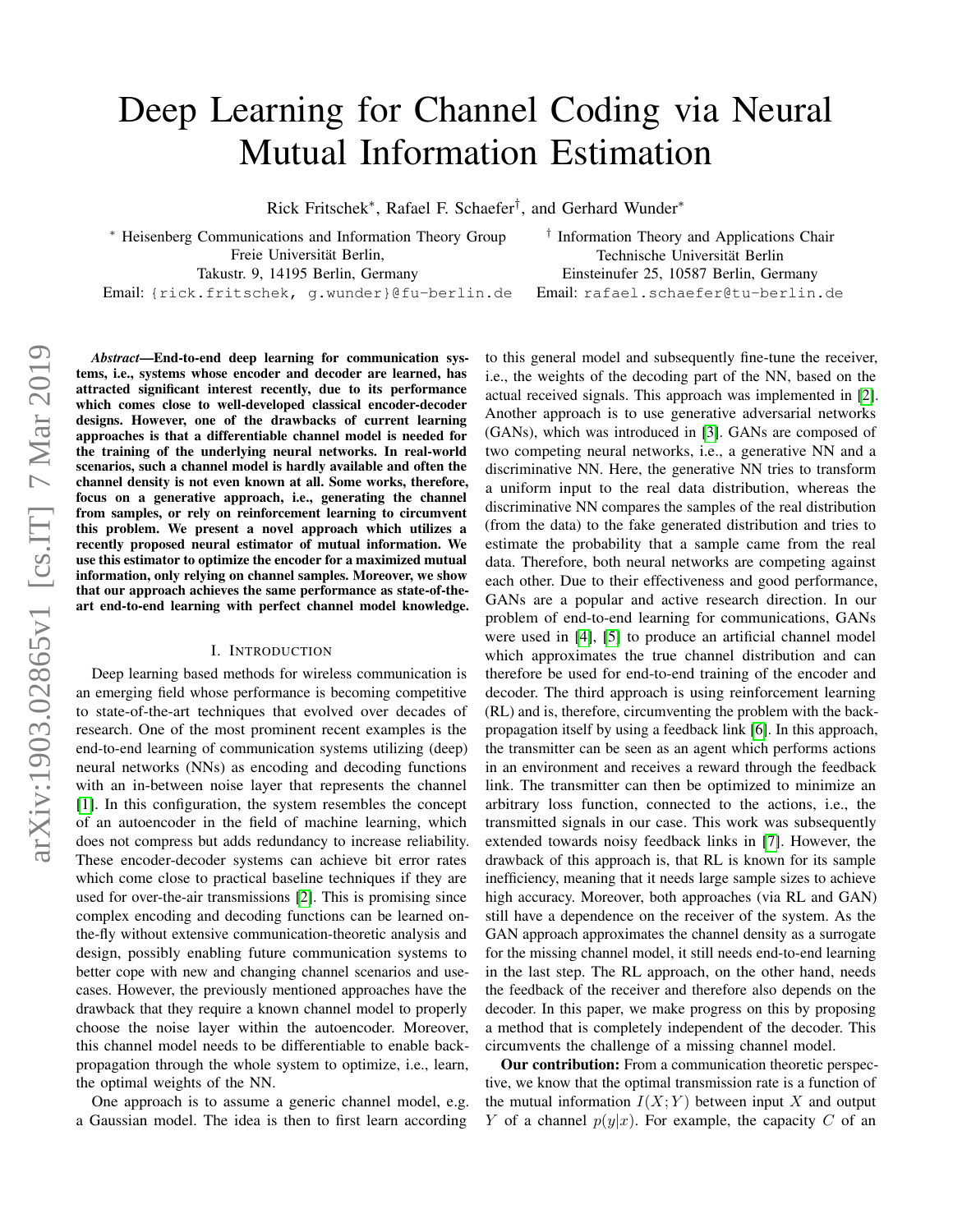<span id="page-1-0"></span>

Fig. 1: The figure shows our channel coding approach. We train an approximation of the mutual information  $\widetilde{I}_{\theta}(X^n;Y^n)$ between the channel input and output samples  $(x^n, y^n)$ , which is used to optimize the neural network of the channel encoder. Both are alternatingly trained until convergence.

additive white Gaussian noise (AWGN) channel (as properly defined in the next section) is given by the maximum of the mutual information over the input distribution  $p(x)$  under an average power constraint  $P$ , i.e.,

$$
C = \max_{p(x): \mathbb{E}(X^2) \le P} I(X;Y) = \log\left(1 + \frac{P}{\sigma^2}\right).
$$
 (1)

This suggests to use mutual information as a metric to learn the optimal channel encoding function of AWGN channels as well as other communication channels. However, the mutual information also dependents on the channel probability distribution. But instead of approximating the channel probability distribution itself, we will approximate the mutual information between the samples of the channel input and output and optimize the encoder weights, by maximizing the mutual information between them, see Fig. [1.](#page-1-0) For that, we utilize a recent NN estimator of the mutual information [\[8\]](#page-4-7) and integrate it in our communication framework. We are, therefore, independent of the decoder and can reliably train our encoding function using only channel samples.

Notation: We stick to the convention of upper case random variables X and lower case realizations x, i.e.  $X \sim p(x)$ , where  $p(x)$  is the probability mass or density function of X. Moreover,  $p(x^n)$  is the probability mass or density function of the random vector  $X^n$ . We also use  $|\mathcal{X}|$  to denote the cardinality of a set  $X$ . The expectation is denoted by  $\mathbb{E}[\cdot]$ .

# II. POINT-TO-POINT COMMUNICATION MODEL

<span id="page-1-3"></span>We consider a communication model with a transmitter, a channel, and a receiver. The transmitter wants to send a message  $m \in \mathcal{M} = \{1, 2, ..., 2^{nR}\}\$ at a rate R over a noisy channel using an encoding function  $f(m) = x^n(m) \in \mathbb{C}^n$ to make the transmission robust against noise. Moreover, for every message  $m \in \mathcal{M}$  we assume an average power constraint  $\frac{1}{n} \sum_{i=1}^{n} |x_i(m)|^2 \leq P$  on the corresponding codewords. In this work, our communication channel is an AWGN channel such that the received signal is given as

$$
Y_i = X_i + Z_i
$$
, for  $i \in \{1, ..., n\}$  (2)

where the noise  $Z_i$  is i.i.d. over i with  $Z_i \sim \mathcal{CN}(0, \sigma^2)$ . The receiver uses a decoder  $g(y^n) = \hat{m}$  to estimate and recover the original message. Moreover, the block error rate  $P_e$  is defined as the average probability of error over all messages

$$
P_e = \frac{1}{|\mathcal{M}|} \sum_{m=1}^{|\mathcal{M}|} \Pr(\hat{M} \neq m | M = m).
$$
 (3)

## III. NEURAL ESTIMATION OF MUTUAL INFORMATION

A straight forward computation and therefore evaluation of the mutual information is difficult due to its dependence on the joint probability density of the underlying random variables. A fallback solution is therefore a limitation on mutual information approximations. The main challenge here is to provide an accurate and stable approximation from low sample sizes. Common approaches are based for example on binning of the probability space [\[9\]](#page-4-8), [\[10\]](#page-4-9), k-nearest neighbor statistics [\[11\]](#page-4-10)– [\[13\]](#page-4-11), maximum likelihood estimation [\[14\]](#page-4-12), and variational lower bounds [\[15\]](#page-4-13). We focus on a recently proposed estimator [\[8\]](#page-4-7), coined *mutual information neural estimation (MINE)*, which utilizes the Donsker-Varadhan representation of the Kullback-Leibler divergence, which in turn is connected to the mutual information by

<span id="page-1-1"></span>
$$
I(X;Y) := \int_{\mathcal{X}\times\mathcal{Y}} p(x,y) \log \frac{p(x,y)}{p(x)p(y)} dxdy
$$
  
=  $D_{KL}(p(x,y)||p(x)p(y))$   
=  $\mathbb{E}_{p(x,y)} \left[ \log \frac{p(x,y)}{p(x)p(y)} \right].$ 

The Donsker-Varadhan representation can be stated as

$$
D_{KL}(P||Q) = \sup_{g:\Omega \to \mathbb{R}} \mathbb{E}_P[g(X,Y)] - \log(\mathbb{E}_Q[e^{g(X,Y)}]) \tag{4}
$$

where the supremum is taken over all measurable functions g such that the expectation is finite. Now, depending on the function class, the right hand side of [\(4\)](#page-1-1) yields a lower bound on the KL-divergence, which is tight for optimal functions. In [\[8\]](#page-4-7) Belghazi *et al.* proposed to choose a neural network, parametrized with  $\theta \in \Theta$  as function family  $T_{\theta}: \mathcal{X} \times \mathcal{Y} \to \mathbb{R}$ for the lower bound. This yields the estimator

<span id="page-1-2"></span>
$$
I(X;Y) \ge \sup_{\theta \in \Theta} \mathbb{E}_{p(x,y)}[T_{\theta}(X,Y)] - \log \mathbb{E}_{p(x)p(y)}[e^{T_{\theta}(X,Y)}].
$$
\n(5)

Moreover, they show that the above estimator is *consistent* in the sense that it converges to the true value for increasing sample size k. Another closely related estimator is based on f-divergence representations [\[16\]](#page-4-14) and was recently applied for f-GANs [\[17\]](#page-4-15), which uses the Fenchel duality to bound the f-divergence from below as

$$
D_f(P||Q) \ge \sup_{g:\Omega \to \mathbb{R}} \mathbb{E}_P[g(X,Y)] - \mathbb{E}_Q[f^*(g(X,Y))]
$$
 (6)

where the supremum is over all measurable functions  $q$ . Moreover, [\[17\]](#page-4-15) also proposed to choose a parameterized neural network for this function family and provide a table for the right choice of the conjugate dual function  $f^*$ , which is  $\exp(x-1)$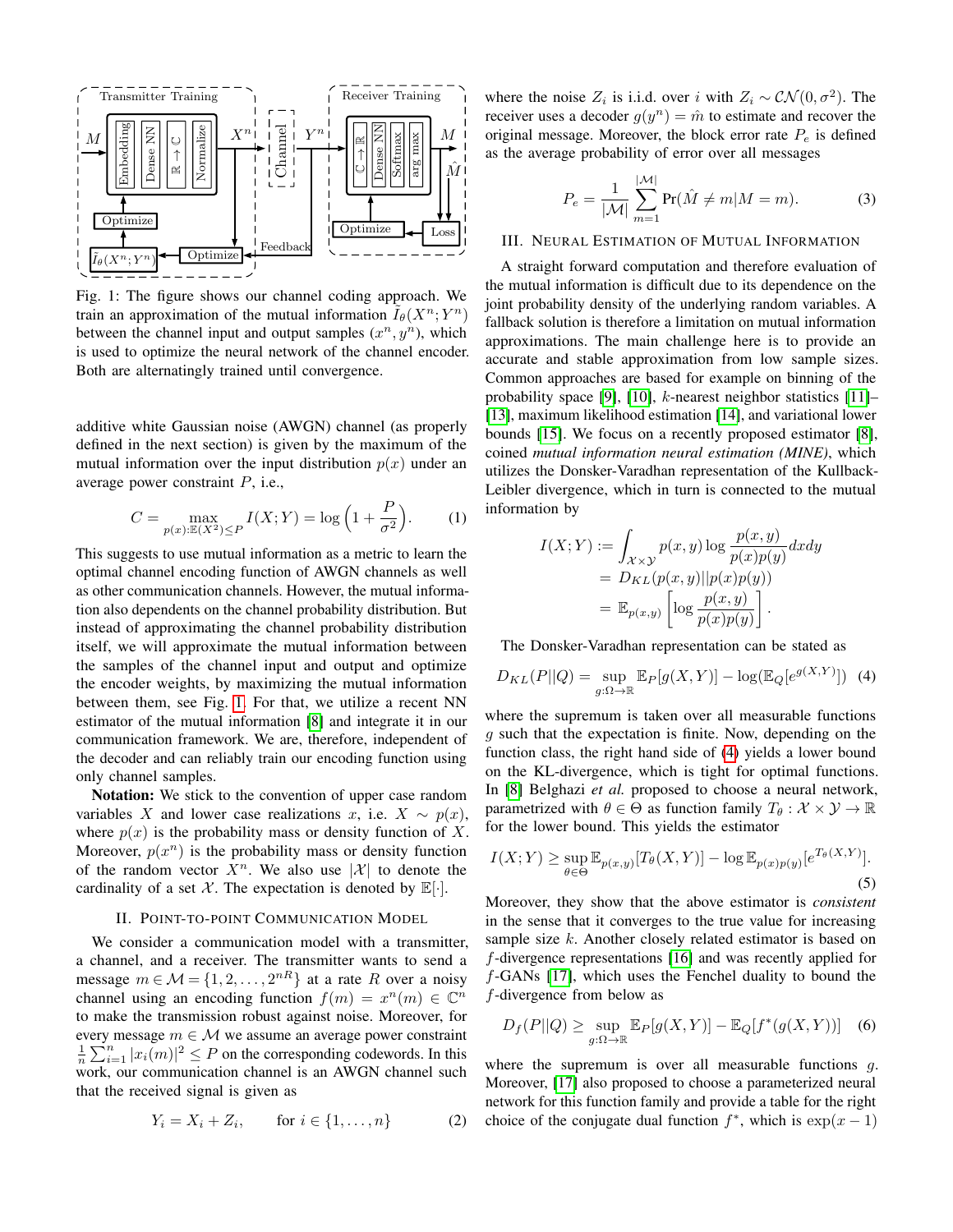<span id="page-2-1"></span>

Fig. 2: Neural network representation of our approximation function  $T_{\theta}$ . The samples of  $X^n$  and  $Y^n$  are concatenated and fed into the network. The network is comprised of two hidden layers, with 20 nodes and ReLu activation function. The output function is linear.

<span id="page-2-0"></span>to obtain a lower bound on the KL-divergence. This leads to the estimator

$$
I(X;Y) \ge \sup_{\theta \in \Theta} \mathbb{E}_{p(x,y)}[T_{\theta}(X,Y)] - \mathbb{E}_{p(x)p(y)}[e^{T_{\theta}(X,Y)-1}].
$$
\n(7)

We note that both estimators can be derived through application of the Fenchel duality. Moreover, both lower bounds share the same supremum, however, over the choice of functions  $T$ , [\(5\)](#page-1-2) is closer to the supremum than [\(7\)](#page-2-0), see [\[18\]](#page-4-16). The work of [\[8\]](#page-4-7) compares both approximations and shows that [\(5\)](#page-1-2) provides a tighter estimate for high-dimensional variables. We therefore focus on the latter in our following implementation.

# IV. IMPLEMENTATION

#### <span id="page-2-2"></span>*A. Encoder Training via Mutual Information Estimation*

Our encoder architecture is modelled as in [\[19\]](#page-4-17), i.e., it consists of an embedding layer, dense hidden layers, converts  $2n$  real values to n complex values and normalizes them, see Fig. [1.](#page-1-0) However, unlike other end-to-end learning approaches, we estimate the mutual information from samples and train the encoder network by maximization of the mutual information estimation. This enables deep learning for channel encoding without explicit knowledge of the channel density function. Our mutual information estimation uses the Donsker-Varadhan estimator, see [\(5\)](#page-1-2). For that we maximize the estimator term

$$
I_{\theta}(X^n; Y^n) := \mathbb{E}_{p(x,y)}[T_{\theta}(X^n, Y^n)] - \log \mathbb{E}_{p(x)p(y)}[e^{T_{\theta}(X^n, Y^n)}]
$$

over  $\theta$  with the Adam optimizer [\[20\]](#page-4-18) and a learning rate of  $p = 0.0005$ . Note that we do not have access to the true joint distribution  $p(x, y)$  and the marginal distributions  $p(x)$ and  $p(y)$ . We therefore use samples of these distributions and approximate the expectations by the sample average. This yields the following estimator for  $k$  samples

$$
\tilde{I}_{\theta}(X^{n}; Y^{n}) := \frac{1}{k} \sum_{i=1}^{k} [T_{\theta}(x_{(i)}^{n}, y_{(i)}^{n})] - \log \frac{1}{k} \sum_{i=1}^{k} [e^{T_{\theta}(x_{(i)}^{n}, \bar{y}_{(i)}^{n})}],
$$
\n(8)

where the k samples of the joint distribution  $p(x^n, y^n)$ , for the first term in [\(8\)](#page-2-1), are produced via uniform generation of messages  $m$  and sending them through the initialized encoder, which generates  $X^n$  of  $p(x^n, y^n)$ . The corresponding samples of  $Y^n$  are generated by our AWGN channel, see Section [II,](#page-1-3) where the noise variance  $\sigma^2$  is scaled such that we have a resulting signal-to-noise ratio per bit of 7  $E_b/N_0$  [db]. Note also that the encoded signal  $x^n$  has a unit average power normalization  $\mathbb{E}(|X_i|^2) = 1$ , where the expectation is over the signal dimension and the batch size. The samples of the marginal distributions, for the second term in [\(8\)](#page-2-1), are generated by dropping either  $x_{(i)}^n$  or  $y_{(i)}^n$  from the joint samples  $(x_{(i)}^n, y_{(i)}^n)$ , and dropping the other in the next k samples, as proposed in [\[8\]](#page-4-7). Therefore, a total batch size of  $2k$  leads to  $k$ samples of the joint and marginal distribution. In the estimator,  $T_{\theta}$  represents a neural network, with two fully connected hidden layers and a linear output node, see Fig. [2.](#page-2-1) Our estimator network uses 20 nodes per hidden layer, because the mutual information value for our AWGN model stabilized at around 15 nodes, see Fig. [3.](#page-3-0) However, we remark that the MINE implementation of [\[8\]](#page-4-7) uses 3 fully connected layers with 400 nodes per layer to produce the results for the 25 Gaussians data set. A higher dimensionality therefore may require more nodes to produce stable results. As in [\[8\]](#page-4-7), we initialized the weights in  $T_\theta$  with a low standard deviation ( $\sigma = 0.05$ ), to circumvent unstable behaviour in conjunction with the log term. The approximation [\(7\)](#page-2-0) is more stable in that regard, however, the outlook of a better estimate in high-dimensions motivated the use of the Donsker-Varadhan based estimator. Our training of the encoder is now implemented in two phases. After the initialization of the encoder weights, we train the mutual information estimation network for an initial round with 1000 iterations and a batch size of 200. In the second phase, we alternate between maximizing [\(8\)](#page-2-1) over the encoder weights  $\phi$  and the estimator weights  $\theta$ 

$$
\max_{\phi} \max_{\theta} \tilde{I}_{\theta}(X_{\phi}^n(m); Y^n).
$$

We maximize over the encoder weights  $\phi$  with batch sizes {100, 100, 1000} and {1000, 10000, 10000} iterations with a learning rate  $\alpha$  of {0.01, 0.001, 0.001}, respectively. After every {100, 1000, 1000} iterations, i.e., 10 times during every cycle, we maximize over the estimator weights  $\theta$  again with a batch size of 200.

# *B. Decoder Training via Cross-Entropy*

To evaluate our new method, we use a standard cross-entropy based NN decoder, consisting of a conversion from complex to real values, followed by dense hidden layers, a softmax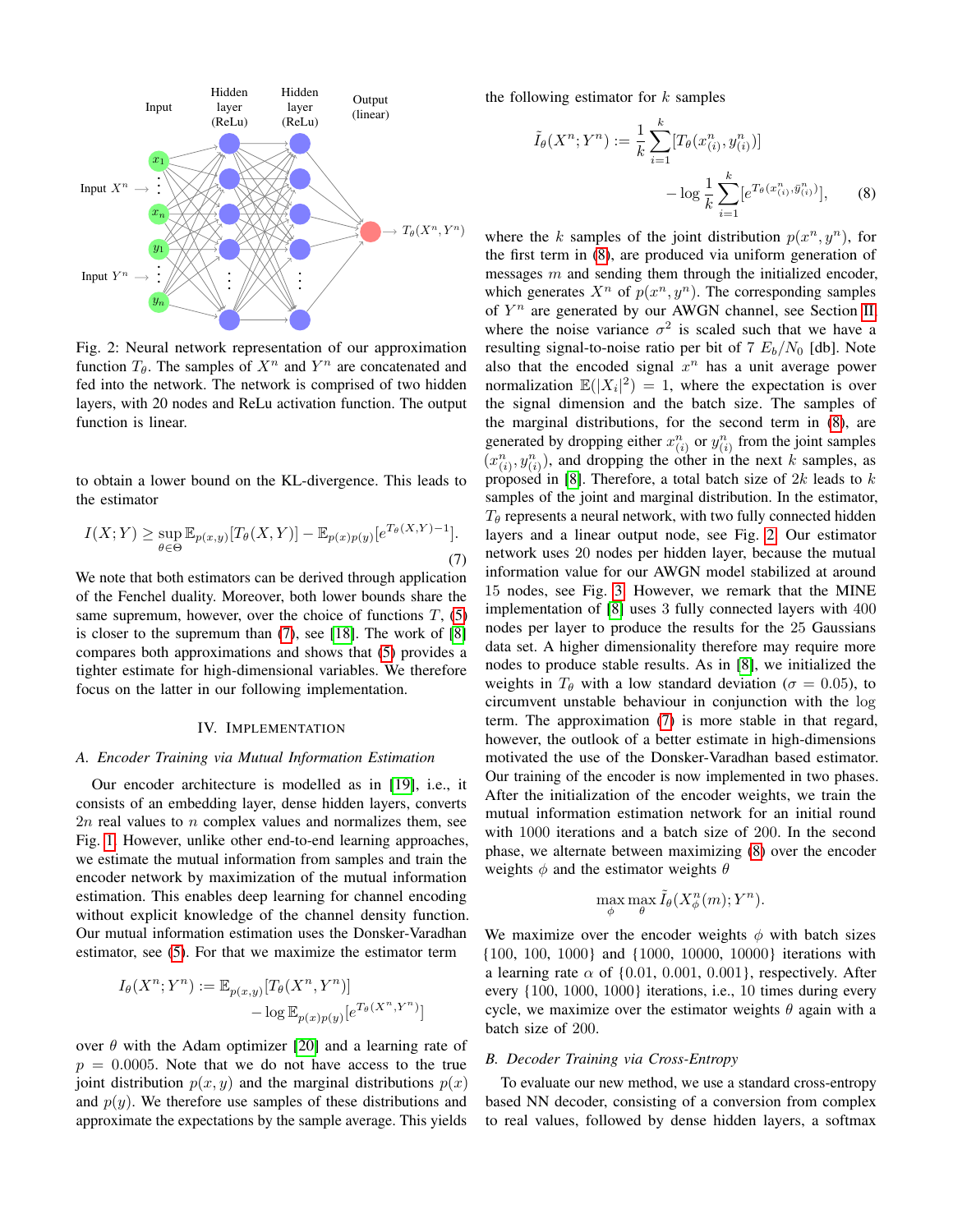<span id="page-3-0"></span>

Fig. 3: The resulting constellation points for 16 symbols are shown by varying the number of nodes in the mutual information estimation network  $T_{\theta}$ . The constellations are for the node sizes  $2(a)$ ,  $4(b)$ ,  $6(c)$ ,  $8(d)$ ,  $10(e)$ ,  $12(f)$ ,  $14(g)$  and 16(h).

layer and an arg max layer, see Fig. [1.](#page-1-0) Let  $\nu^{|\mathcal{M}|}$  be the output of the last dense layer in the decoder network. The softmax function takes  $\nu^{|\mathcal{M}|}$  and returns a vector of probabilities for the message set, i.e.,  $p^{|\mathcal{M}|} \in (0,1)^{|\mathcal{M}|}$ , where the entries  $p_m$ are calculated by

$$
p_m = f(\nu^{|M|})_m := \frac{\exp(\nu_m)}{\sum_i \exp(\nu_i)}
$$

.

The decoder then declares the estimated messages to be  $\hat{m} =$  $\arg \max_m p_m$ . For the training, we uniformly generate message indexes m, and feed them in our previously trained encoder NN, which generates the codewords  $x^n(m)$ . The codewords are then sent over the channel. The receiver gets a noisy signal  $y^n$  and feeds it into the decoder. The decoder outputs the estimated probabilities  $p<sub>m</sub>$  of the received message index and feeds it into a cross-entropy function together with the true index m

$$
H(M, \hat{M}) = -\sum_{m \in \mathcal{M}} p(m) \log p_{\text{decoder}}(m)
$$

$$
= -\mathbb{E}_{p(m)}[\log p_{\text{decoder}}(m)],
$$

which is estimated by averaging over the sample size  $k$ , which yields the cross entropy cost function for the decoder weights  $\psi$ 

$$
J(\psi) = -\frac{1}{k} \sum_{i=1}^{k} \log p_m,
$$

where  $m$  represents the index of the message of the  $i$ -th sample. Finally, we use the Adam optimizer to train the decoder weights  $\psi$  by minimizing the cross-entropy. We remark that we assume, that our decoding system knows the sent message index, this can be achieved by using a fixed seed on a random number generator, as proposed in [\[7\]](#page-4-6).

<span id="page-3-1"></span>

Fig. 4: The resulting averaged block-error rates  $P_e$  is shown for  $n = 1$  and the following systems: a standard 16 QAM coding scheme; an end-to-end learning system based on cross-entropy (CE) with known channel distribution; and our proposed mutual information maximization encoding and cross-entropy decoding system (MI+CE) without known channel distribution, i.e., sample based.

# *C. Results*

We have implemented our new approach using the Tensor-Flow [\[21\]](#page-4-19) framework. The resulting symbol error curves can be seen in Fig. [4,](#page-3-1) which show that the performance of our proposed method is indistinguishable from the theoretical approximated 16 QAM performance and the state-of-the-art autoencoder which uses the knowledge of the channel in conjunction with a cross-entropy loss. Moreover, Fig. [6](#page-4-20) shows the resulting constellations of the encoder for 16 symbols, for (a) the standard cross-entropy approach and (b) the mutual information maximization approach. Furthermore, we show in Fig. [5](#page-4-21) the calculated mutual information values after training, for several signal-to-noise ratios. There, we compare these values for 16, 32, and 64 symbols. We remark that the performance of the encoders is dependent on the SNR during training. If we train for example the 64 symbols encoder at a high SNR, then the curve gets closer to 6 bit, but also decreases in the low SNR regime. It can be seen, that the mutual information bound comes close to expected values, i.e., in the range of  $m$ -ary QAM, for mid to high SNR ranges.

## V. CONCLUSIONS AND OUTLOOK

We have shown that the recently developed mutual information neural estimator (MINE) can be used to train a channel encoding setup, by alternating the maximization of the estimated mutual information over the estimator weights and the encoder weights. The training works without explicit knowledge of the channel density function and rather approximates a function of the channel, i.e., the mutual information, based on